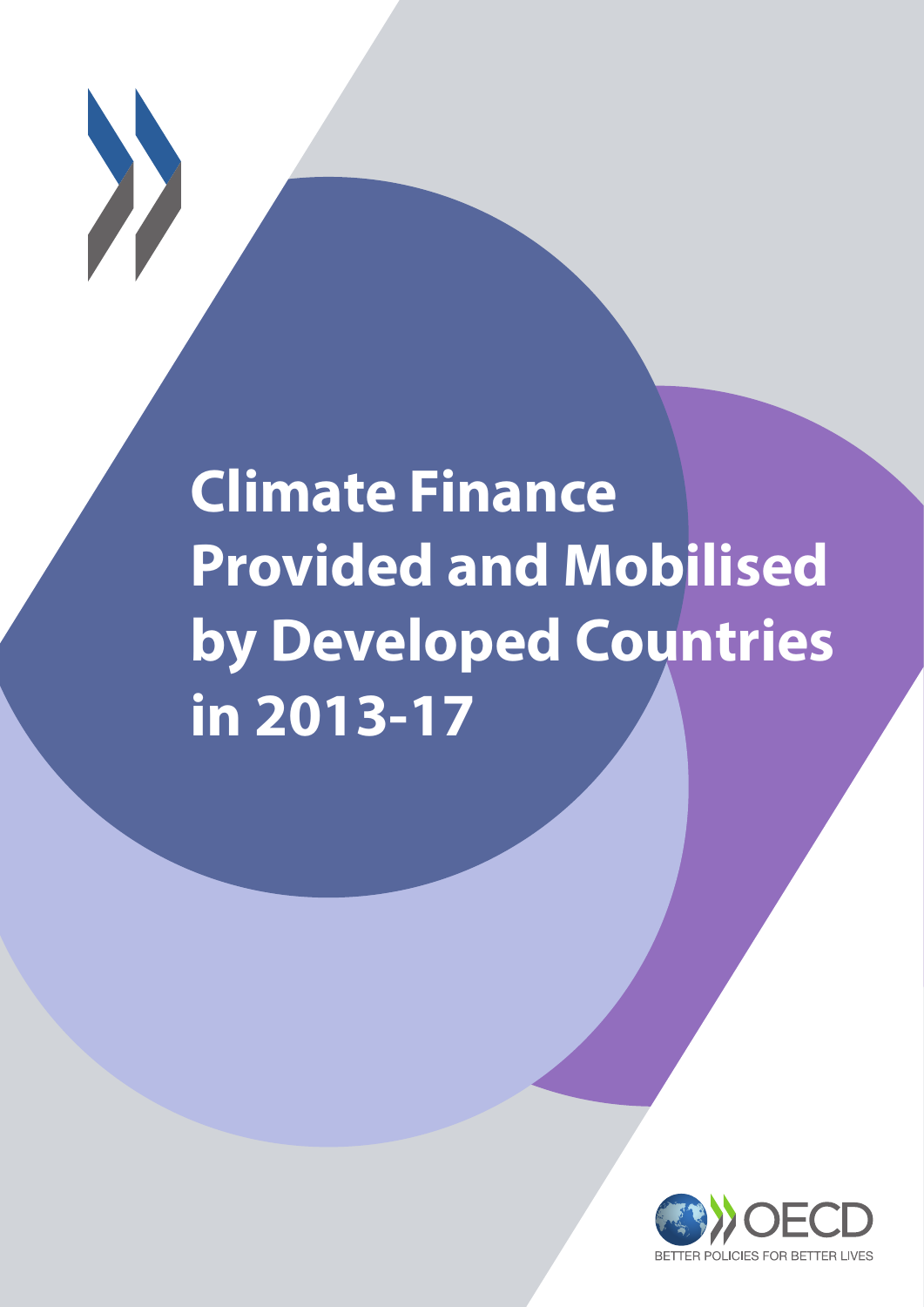### <span id="page-1-0"></span>**Aggregate trends**

- **Climate finance provided and mobilised by developed countries** reached USD 71.2 billion in 2017, up from USD 58.6 billion in 2016 (a 21% increase). This includes four components: bilateral public, multilateral public (attributed to developed countries), officially-supported export credits and mobilised private finance [\(Table](#page-1-0) 1.1).
- While the figures presented for public climate finance (bilateral, multilateral, export credits) constitute a consistent year-on-year time series from 2013 to 2017, the grand totals (including mobilised private climate finance) for 2016 and 2017 are not directly comparable with those for 2013 and 2014 due to the implementation of enhanced measurement methodologies and a resulting gap in the time series for mobilised private finance in 2015.

#### **Table 1.1. Climate finance provided and mobilised by developed countries (USD billion)**

|                                                                                     | 2013 | 2014 | 2015 | 2016 | 2017 |
|-------------------------------------------------------------------------------------|------|------|------|------|------|
| Bilateral public climate finance (1)                                                | 22.5 | 23.1 | 25.9 | 28.0 | 27.0 |
| Multilateral public climate finance attributable to developed countries (2)         | 15.5 | 20.4 | 16.2 | 18.9 | 27.5 |
| Subtotal (1+2)                                                                      | 37.9 | 43.5 | 42.1 | 46.9 | 54.5 |
| Climate-related officially-supported export credits (3)                             | 1.6  | 1.6  | 2.5  | 1.5  | 2.1  |
| Subtotal $(1+2+3)$                                                                  | 39.5 | 45.1 | 44.6 | 48.5 | 56.7 |
| Private climate finance mobilised (4)                                               | 12.8 | 16.7 | N/A  | 10.1 | 14.5 |
| Of which by bilateral public climate finance                                        | 6.5  | 8.1  | N/A  | 5.0  | 3.7  |
| Of which by multilateral public climate finance attributable to developed countries | 6.2  | 8.6  | N/A  | 5.1  | 10.8 |
| Grand Total $(1+2+3+4)$                                                             | 52.2 | 61.8 | N/A  | 58.6 | 71.2 |

Note: The sum of components may not add up to totals due to rounding. The gap in time series in 2015 for mobilised private finance is due to the implementation of enhanced measurement methodologies (see (OECD DAC, 2019 $_{[6]}$ )). As a result, grand totals in 2016-17 and in 2013-14 are not directly comparable.

Source: 2013-14: see (OECD, 2015<sub>[1]</sub>). 2017 bilateral: based on donor countries' advanced reporting to the OECD; 2015-16 bilateral: based on third Biennial Reports to the UNFCCC (UNFCCC, 2018[5]), except for the United States (based on provisional data reported to the OECD). Multilateral: based on (OECD DAC, 2019[3]). Export credits: based on (OECD TAD, 2018[4]) and countries' complementary reporting to the OECD. 2016-17 mobilised private finance: based on (OECD DAC, 2019 $_{[6]}$ ), complementary reporting to the OECD, as well as access to IFC private mobilisation data in a secure room at IFC premises.

- **Public climate finance** from developed to developing countries increased from USD 37.9 billion in 2013 to USD 54.5 billion in 2017, and from USD 39.5 to USD 56.7 billion when including climate-related officiallysupported export credits. In both cases, this corresponds to a 44% increase.
- From 2013 to 2017, bilateral public climate finance grew from USD 22.5 to USD 27.0 billion (20% increase), multilateral public climate finance (attributable to developed countries) from USD 15.5 to USD 27.5 billion (77% increase). Year-on-year trends differ: in 2017, a slight fall in bilateral finance, after yearly increases since 2013, is more than offset by a sharp rise of multilateral finance.
- There remains scope for individual bilateral and multilateral providers to further improve the transparency of their methods to account for public climate finance, including activity-level disclosure of information relating to the percentage of projects they report as climate finance.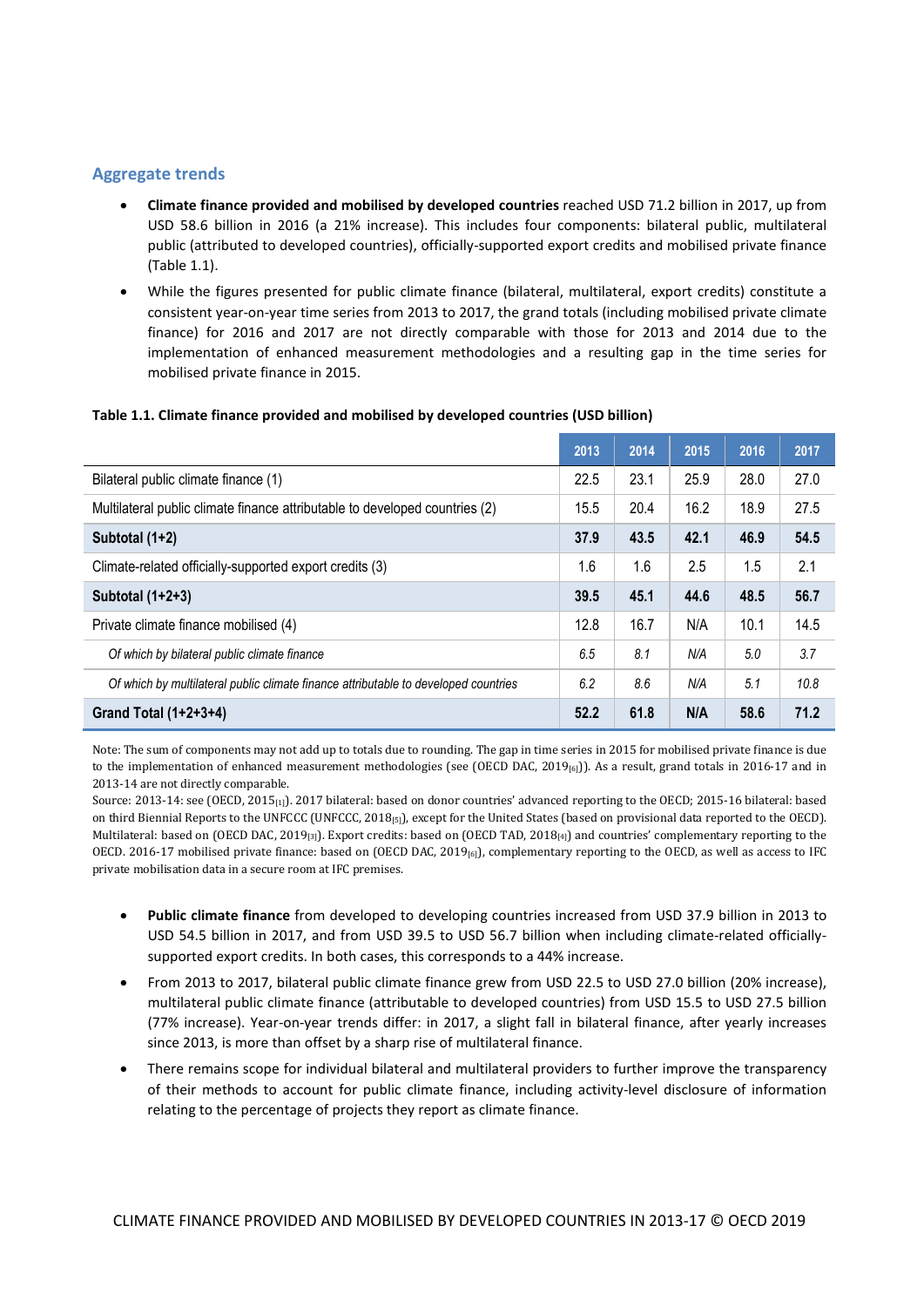- **Private climate finance mobilised** by developed countries' public climate finance (through both bilateral and multilateral channels) amounted to USD 10.1 billion in 2016 and USD 14.5 billion in 2017. Estimates in 2013 and 2014 were USD 12.8 and 16.7 billion respectively.
- The levels of mobilised private finance in 2016-17 relative to 2013-14 is mainly due to improvements both in methods to estimate mobilised private finance and in the granularity of resulting data collection. The characteristics of public climate finance (e.g. destination, thematic split, sector, instrument), however, also affect its mobilisation potential.
- Some multilateral development banks have recently raised confidentiality restrictions relating to mobilised private finance data. If unresolved, these restrictions will negatively impact the depth and accuracy of future analyses and reports by limiting the ability to complete the necessary quality checks (e.g. validation of causality assumptions and amounts, attribution).

# **Thematic split**

- In 2017, the thematic split of the USD 71.2 billion estimated total was: USD 13.3 billion (19%) for adaptation, USD 5.5 billion (8%) for cross-cutting activities and USD 52.4 billion (73%) for mitigation. In 2013, the corresponding split of the USD 52.2 billion total was: USD 9.1 billion for adaptation (17%), USD 3.5 billion for cross-cutting (7%) and USD 39.6 billion for mitigation (76%).
- Public finance (excluding export credits) for adaptation rose from USD 7.8 billion in 2013 to USD 12.9 billion in 2017 (a 65% increase), mitigation finance from USD 26.6 billion to USD 36.8 billion (a 38% increase), and finance for cross-cutting activities, which address both mitigation and adaptation, from USD 3.5 billion to USD 4.8 billion (a 37% increase).
- The share of adaptation in public climate finance in 2016-17 is significantly higher for LDCs (45%) and SIDS (43%) than for all developing countries (22%), and than for developing countries that qualify as uppermiddle- or high-income economies (16%).
- The thematic split of bilateral climate finance has remained broadly stable since 2013: mitigation continues to represent two-thirds (USD 17.8 billion in 2017, up from USD 15.0 in 2013), and adaptation slightly more than 20% (USD 5.6 billion in 2017, up from USD 4.7 billion in 2013). The share of cross-cutting activities was stable over the period (USD 3.7 billion and 13% in 2017).
- The share of adaptation in multilateral climate finance increased from 20% (USD 3.1 billion) in 2013 to 27% (USD 7.4 billion) in 2017, while the share of mitigation decreased from 75% (USD 11.6 billion) to 69% (USD 19.0 billion). Multilateral climate finance less often takes the form of cross-cutting activities, (between 4% and 8% depending on the year) or is not reported as such.
- Climate-related export credits are almost exclusively provided for mitigation, but data reporting beyond renewable energy is very limited. Over 90% of private finance mobilised also continues to benefit mitigation. There is, however, room for public climate finance providers to better identify adaptationrelevant activities within mobilised private finance datasets.

# **Instrument and regional splits**

- For public climate finance, grant financing increased by 25% between 2013 and 2017, going from USD 10.3 billion to USD 12.8 billion, while loans (both concessional and non-concessional) doubled to reach USD 39.9 billion in 2017 compared to USD 19.8 billion in 2013. In 2016-17, over two-thirds of bilateral loans were concessional; over 70% of multilateral loans were non-concessional, (though with favourable conditions compared to markets or provided where and at times when the private sector may be reluctant to participate).
- The relative mix of public finance instruments was stable over the period 2013 to 2017. Grants represent over a third of bilateral and less than 10% of multilateral climate finance. Loans accounted for about 60% of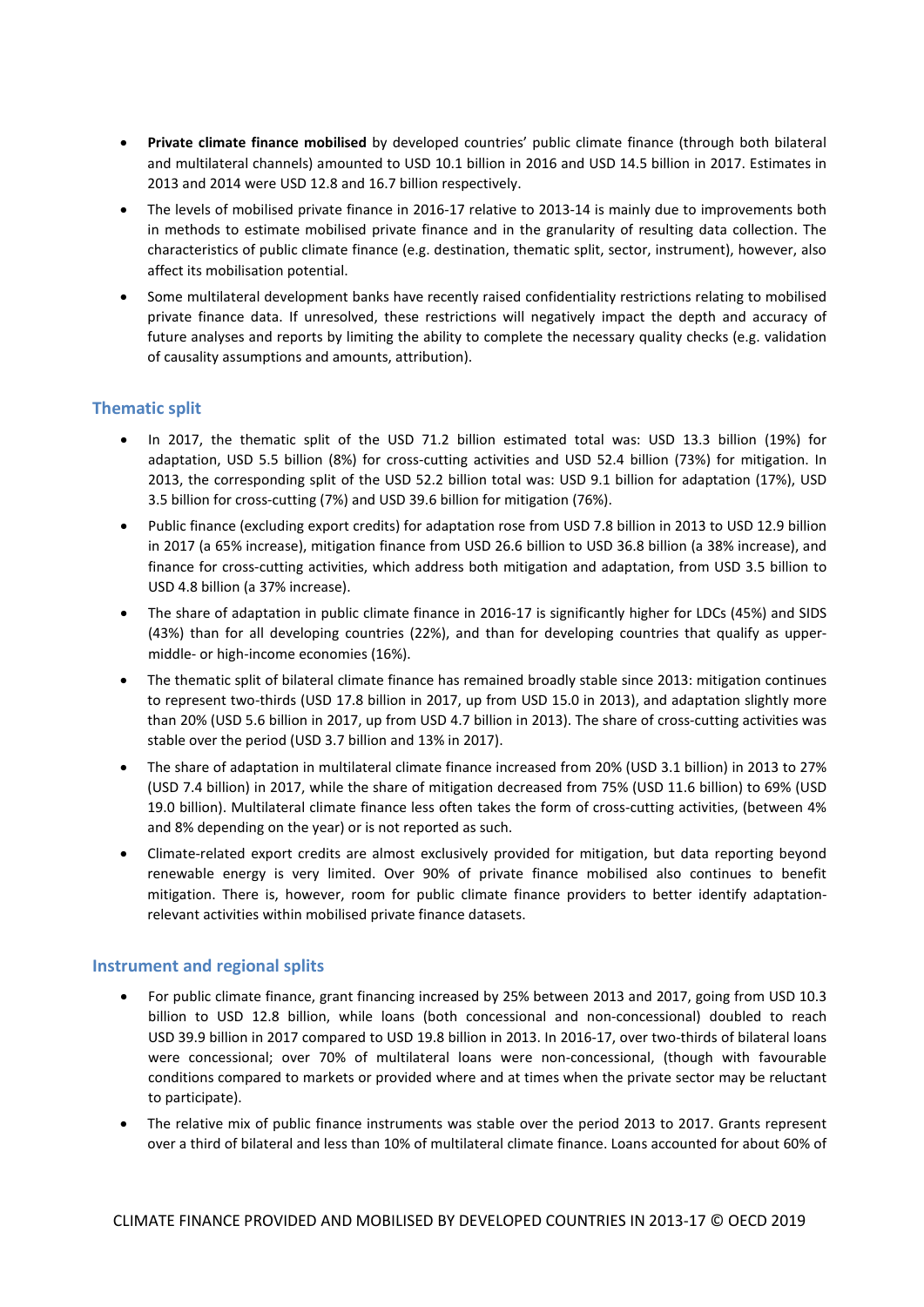bilateral and close to 90% of multilateral climate finance. The share of equity remains low: 1% of bilateral and 2% of multilateral portfolios respectively in 2017.

- The share of grants in public climate finance in 2016-17 is significantly higher for LDCs (36%) and SIDS (54%) than for developing countries as a whole (24%), and than for developing countries that qualify as uppermiddle- or high-income economies (10%).
- Private climate finance was mobilised by bilateral and multilateral providers through the following public finance mechanisms: direct investments in companies and special purpose vehicles (52%), guarantees (21%), credit lines (12%), loan syndications (9%), simple co-financing and investments in funds (3% each). The OECD DAC is undertaking work to, where plausible and feasible, also cover private finance mobilised by technical assistance. Further OECD work may also identify ways to highlight the catalytic effect of capacity building and policy interventions on private finance.
- In 2017, all regions received higher levels of public climate finance than in 2013. Asia, followed by Africa and Latin America, received the largest shares of both bilateral and multilateral climate finance throughout the period (jointly accounting for more than 80% in any given year). In terms of variation in volumes between 2013 and 2017, public finance to Africa increased the most, more than doubling to reach USD 15.9 billion. Comparatively, for mobilised private finance, the respective share of Africa is lower, and that of the Middle East higher.

# **Implications in relation to projected climate finance in 2020**

- The 2017 and 2016 public climate figures of USD 54.5 billion and USD 46.9 billion respectively are consistent with a linear pathway to the level of public climate finance from developed countries that the OECD has previously projected would be reached in 2020, i.e. USD 66.8 billion, excluding export credits.
- Those OECD projections did not include a specific level of mobilised private finance. Rather, they indicated a range of possible outcomes for total climate finance that could be achieved for a given level of public climate finance and different private finance mobilisation ratios.
- The estimated ratios of mobilised private to public finance in 2016-17 are lower than those previously estimated for 2013-14. This is mainly due to the implementation of enhanced methodologies for measuring mobilised private finance.
- Achieving a given level of total climate finance in 2020 requires continued efforts to scale up public finance and improve its effectiveness in mobilising private finance. However, this effectiveness depends on the characteristics of public climate finance, e.g. destination, thematic split, sector, instrument.
- Activity-level data for 2018 and 2019 are not available yet. These data will provide a better indication of how public finance and mobilised private finance are evolving.

# **Climate and development finance**

- Between 2014 and 2017, the share of climate-related Official Development Assistance reported to the OECD DAC remained stable at around 20-21%, after a slight increase between 2013 and 2014. During this same period, the share of multilateral climate finance in total multilateral outflows to ODA-eligible countries grew from 18% in 2013 to 28% of total multilateral outflows in 2017.
- While the sectoral composition of development finance is changing, it is not possible to attribute the causality of such change to climate-related allocations: aggregate ODA trends in climate-sensitive sectors (e.g. energy, transport) and social sectors (e.g. education and health) display very similar patterns.
- The current shares of climate-related financing within climate-sensitive sectors indicate that there remains substantial scope to further mainstream climate considerations within development finance in line with developing country priorities.